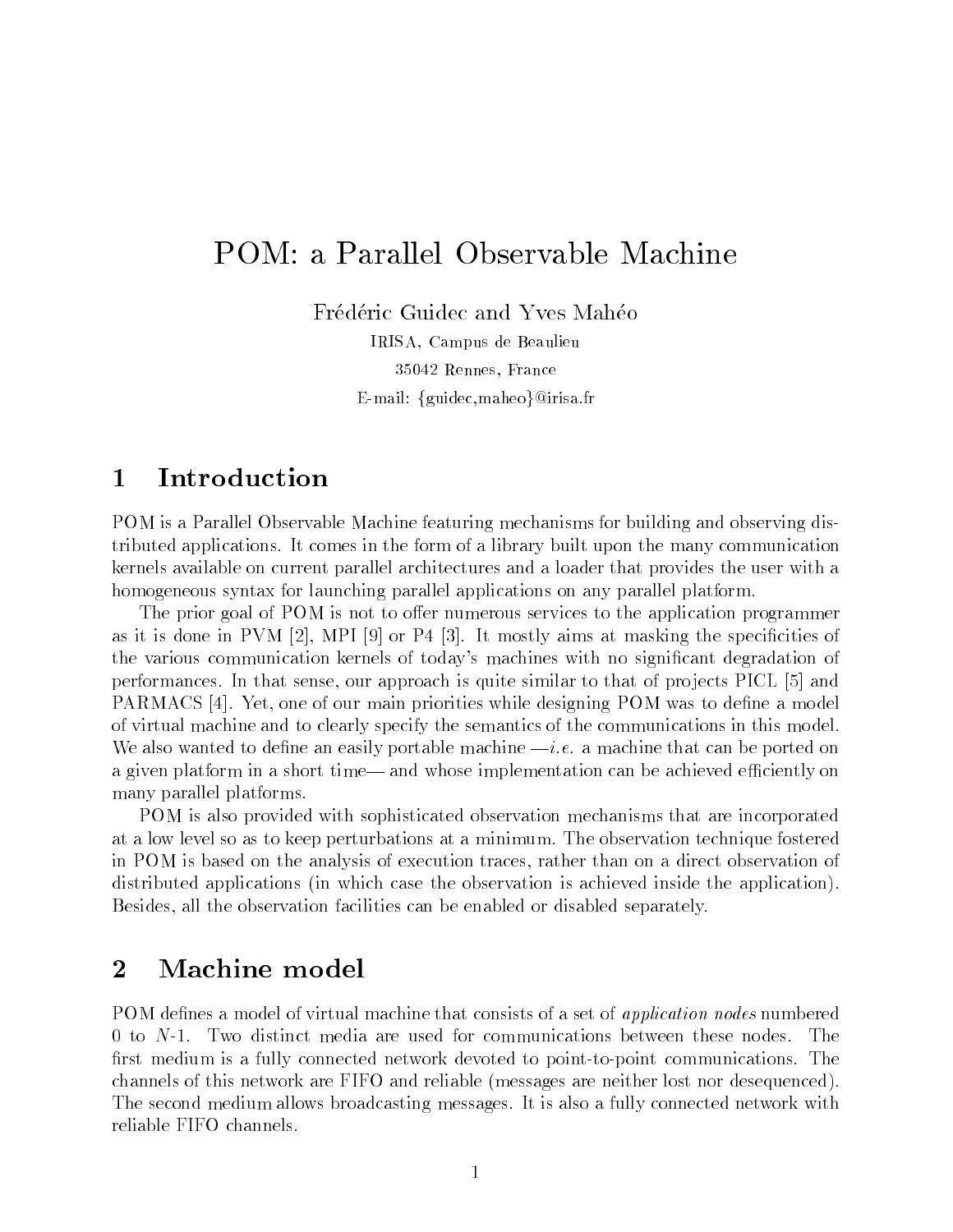By defining fully connected networks, we intentionally avoided considering the actual physical topology of parallel architectures. This allows for the evolution of modern parallel machines in which messages are routed more and more efficiently by the hardware (or by the low level system). The underlying topology thus remains hidden to the programmer.

The distinction between the two networks is necessary because on many parallel platforms, it is difficult to ensure at low cost that virtual channels carrying both point-to-point messages and broadcast messages are FIFO. Actually, on these platforms, point-to-point and broadcast communications rely on distinct protocols, and sometimes on distinct physical devices too.

Besides the application nodes, POM can include a complementary *observation node*. When this observer is present, one must consider a third communication medium: a network of reliable FIFO channels linking each application node to the observer. Through this observation medium, communications only occur from the application nodes towards the observer.

The communication paradigm implemented in POM is that of asynchronous message passing. POM allows most of the variations around this kind of communication. Communications can be performed in point-to-point mode or in broadcast mode. Sends are non-blocking: the sending process resumes its execution as soon as the message to be sent has been taken in charge by the underlying operating system. Receives can be deterministic (that is, on a given incoming channel) or non-deterministic (on any incoming channel). Receives are blocking: the receiver resumes its execution only after the message awaited has been effectively received.

#### <sup>3</sup> Observation mechanisms

The role of an observation program, if present, is to collect and handle trace information relative to the behaviour of the application. The observer can proceed to an "on the fly" analysis of the information received, or it can store this information for a *post-mortem* analysis. Actually, the observer can be just a part of a programming environment featuring software tools such as trace collectors, distributed application debuggers, performance analysers and graphical viewers [10].

The application programmer does not have to design a new observation program for each distributed application. Actually, the primitives of POM permit the design of generic observers that can perform the most simple observation functions, such as collecting, ltering and storing trace information. Generic observers can easily interface with analysis tools such as those designed in our laboratory [1]. These tools make it possible to visualize dependency graphs as well as graphs of global states, to measure the concurrency in distributed executions, to evaluate predicates, etc. Figure 1 shows some of the graphical views that can be obtained using generic observers coupled with visualization tools.

It is up to the application programmer to specify which events must be traced. To do so, the programmer must insert observation points in the code of the distributed application. During the execution of the distributed application, every time an application node runs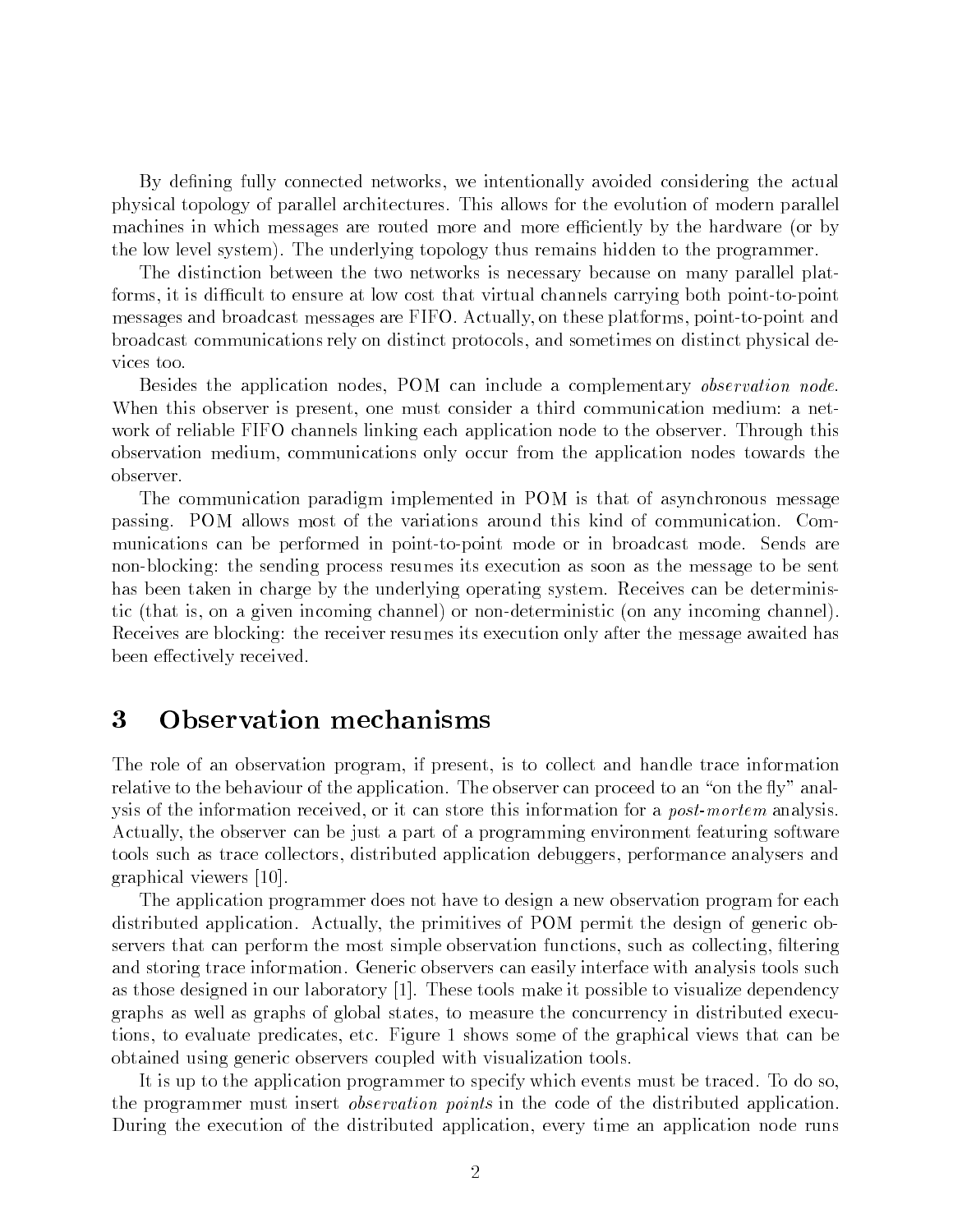

Figure 1: Examples of graphical views produced by generic observers

through an observation point, a trace message is sent to the observation node. A trace message is typically composed of information for identifying and dating an event. POM offers several dating mechanisms, whose management remains fully transparent to the application programmer. When loading a distributed application, the programmer simply needs to specify which kind of dating mechanism must be used. The events traced can thus be stamped and/or dated, and the dating can be achieved according to a local or global time

- Stamping events makes it possible to analyse the synchronisations that occur between the application nodes during a distributed execution. These synchronisations are captured by the notion of causal dependency. Each application node manages a local stamp that is updated every time an application message is sent or received. POM ensures that the value of the local stamp of the sender is sent transparently together with the application message. To date, POM allows the user to choose between two kinds of stamps: vectorial stamps (whose size remains constant during an execution), or "adaptive" stamps (whose size can vary dynamically [7]). POM was designed so that it can easily incorporate new kinds of stamps.
- POM oers services for dating traced events. The default dating mechanism is based on the local time on each application node (value returned by the physical clock of the processor). POM also incorporates a mechanism for dating events globally. We opted for an approach based on a statistical method that consists in estimating the drift of the physical clock of each application node with respect to a reference clock [8]. Once the characteristics of the clock drifts have been determined for each application node, it is possible to relate the dates taken on the clocks of the application nodes to that of the reference node. The accuracy of the global time obtained this way is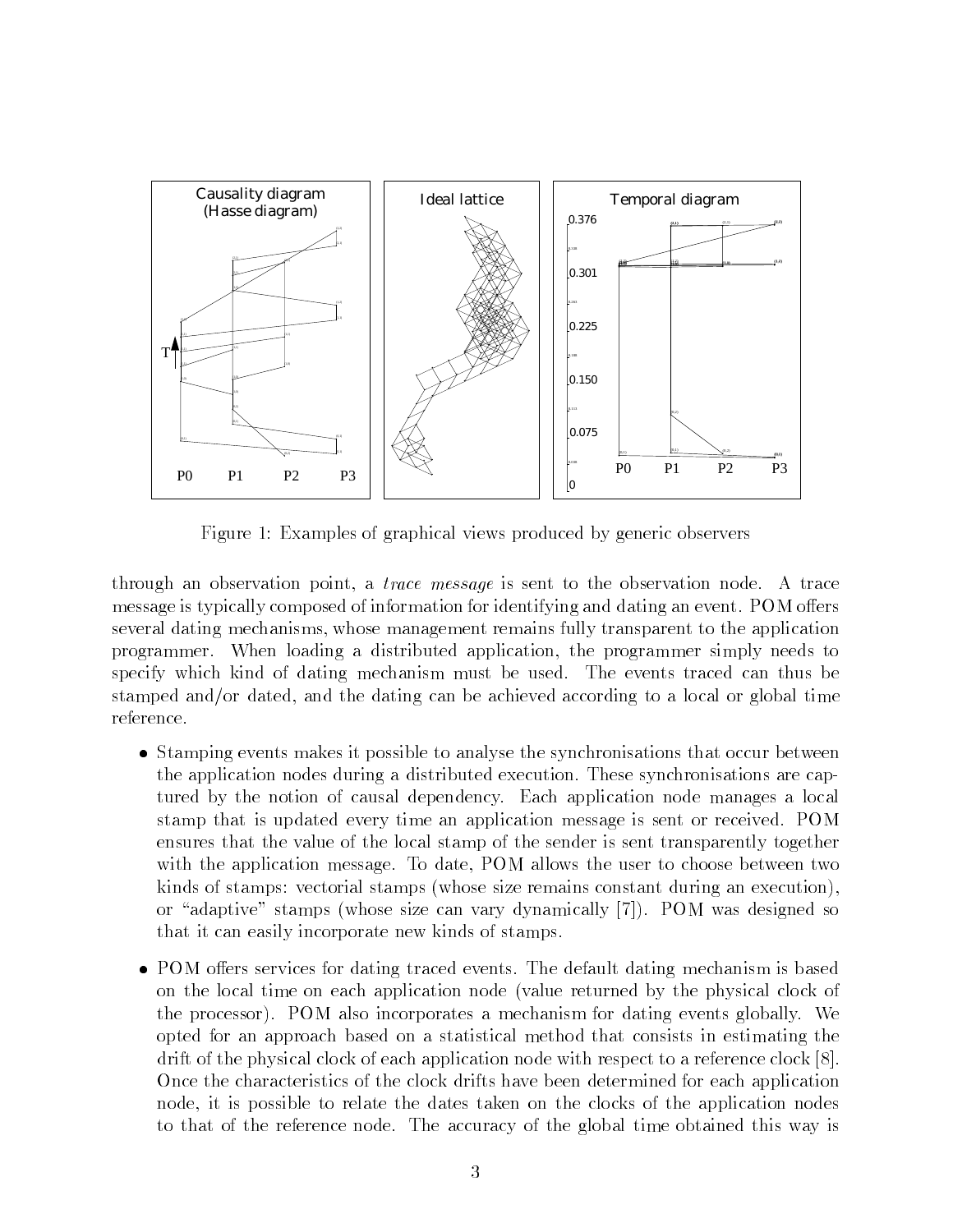sufficient to ensure a coherent dating of events. The advantage of this approach is that it is not intrusive. The measurements required for evaluating the clock drifts are performed before and after the actual execution of the distributed application. Hence, the execution is not altered by the global dating mechanism. The drawback of this approach is that it is necessary to wait till the end of the distributed execution before global dates can be computed. The global dating mechanism implemented in POM is thus only appropriate for a post-mortem analysis.

# <sup>4</sup> The POM interface

The services offered by POM are made available to the application programmer as a set of around forty primitives that forms two distinct modules. Module APS (APplication Services) permits the development of application programs, whereas module OBS (OBservation Services) is devoted to the implementation of observation programs.

The number of primitives has been intentionally limited in order to obtain a simple and easily implementable interface. Figure 2 shows how these primitives can be used to build a SPMD application that passes two tokens around a bidirectional ring (one token in each direction).

The primitives of module APS are mostly communication primitives for sending and receiving messages in point-to-point or in broadcast mode. Non-deterministic receive can be realized thanks to the primitives that permit to test any incoming channel. Module APS additionally incorporates a few primitives that provide information such as the number of application nodes, the identity of the local node, the local time returned by the physical clock of the processor, etc. The primitive APS trace (see Figure 2) allows the programmer to insert observation points in the application program. When this primitive is invoked, a message is automatically generated and sent to the observation node. This message contains the information passed as parameters to APS trace, as well as complementary dating data whose nature depends on the observation options specified by the user when loading the application (see below for more details).

The primitives of module OBS allow the programmer to develop observers. Module OBS offers no send primitive. The observation node can only collect trace messages and extract data fields from these messages. Access is given to the user data as well as to the value of the stamp and the local date embodied in a trace message. The global date of an event can only be obtained after the distributed application has completed, using a function that converts the local date of an event into the corresponding global date.

Each architecture imposes its own requirements when it comes to allocating a partition of processors and loading executable programs on this partition. The POM environment includes a loader tool whose implementation may depend on the platform considered but whose interface remains homogeneous on all platforms. When loading a distributed application, the user can specify what kind of trace information  $\text{---}$  if any  $\text{---}$  must be generated every time an observation point is reached, and which observation program must be used to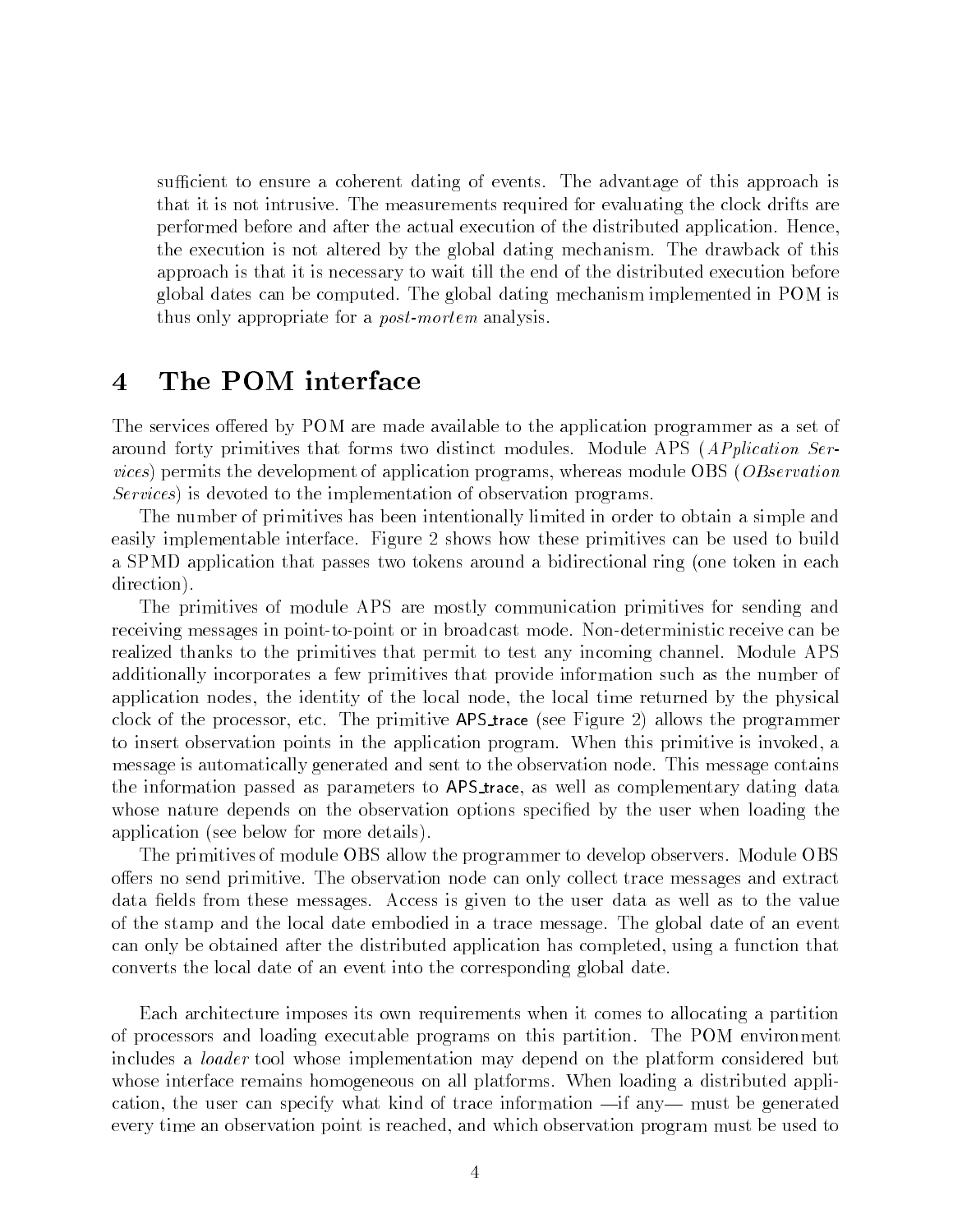|                                                                                                                                                                                                                                                                   | $-$ rifst airection:                                                                                                                                                                                                                                                                                                                   |
|-------------------------------------------------------------------------------------------------------------------------------------------------------------------------------------------------------------------------------------------------------------------|----------------------------------------------------------------------------------------------------------------------------------------------------------------------------------------------------------------------------------------------------------------------------------------------------------------------------------------|
| #include "aps h"                                                                                                                                                                                                                                                  | -- determine the source of the first message<br>while $($ APS_probe()).                                                                                                                                                                                                                                                                |
| $\#$ include $<$ stdio h $>$                                                                                                                                                                                                                                      | $ g = APS\_info\_length()$                                                                                                                                                                                                                                                                                                             |
| $\#$ define ${\sf MSG1}$ "clockwise"<br>#define MSG2 "anti-clockwise"<br>main()<br>int me, pid1, pid2, lg, N,<br>char $msg[100]$ ,                                                                                                                                | $pid1 = APS\_info\_pid()$<br>-- receive from this source<br>$\bf{APS\_recv\_from}$ (pid1,  g, msg);<br>APS_trace("First receipt", sizeof(int), &pid1);<br>-- send to the opposite neighbour<br>$pid2 = (pid1=(((me+1)\%N) ?((me-1+N)\%N))$<br>$((me+1)\%N))$ ;<br>if (me $= 0$ ) $\bf{APS\_send}$ (pid2, $\left  \bf{g} \right $ msg). |
| $\bf{APS}\_init(0, NULL)$<br>$me = APS\_node_id()$<br>$N = APS_nnb_nodes()$<br>$-$ Node 0 starts communication<br>if (me == 0) {<br>$\bf{APS\_send}(1, \, \text{strlen}(MSG1), \, MSG1).$<br>$\bf{APS}\_\textit{send}(N-1, \textit{strien}(MSG2),\textit{MSG2}).$ | $-$ Second direction:<br>$\frac{1}{\pi}$ receive from the neighbour<br>while $($ APS_probe_from(pid2)).<br>$ g = APS\_info\_length()$<br>$\bf{APS\_recv\_from}$ (pid2, $ g $ , msg),<br>APS_trace("Second receipt" sizeof(int) &pid2).<br>- send to the opposite neighbour<br>if (me $= 0$ ) $\bf{APS\_send}$ (pid1, $\bf{lg}$ , msg). |
|                                                                                                                                                                                                                                                                   | $APS\_end()$ }                                                                                                                                                                                                                                                                                                                         |

Figure 2: Example of SPMD code for the application nodes

collect and deal with this information.

The following example shows how to load and start a distributed application based on the master-slave model, with a single master task running the executable master and six slave tasks running the same program slave. The master program takes as a parameter the number of slave tasks. Moreover, the behaviour of this distributed application must be observed by the observation program my obs. The trace information must include vectorial stamps (option -stm VECT) and events must be dated according to a global time (option -gtm).

 $>$  pom load -s  $7$  -on 0 master  $6$  -on  $1.6$  slave -stm VECT -gtm -obs my obs

Other options may also be used for mapping logical node identiers with the physical nodes of the target platform when necessary. More details on the syntax for loading an application can be found in [6].

To date, POM has been ported on the distributed memory parallel computers of IRISA, that is, the Intel machines ipsc/2 and Paragon XP/S. POM was implemented on these platforms using the communication kernels NX/2, OSF/1 and SUNMOS. It was also implemented so as to allow the execution of distributed applications on a network of workstations (e.g., Sun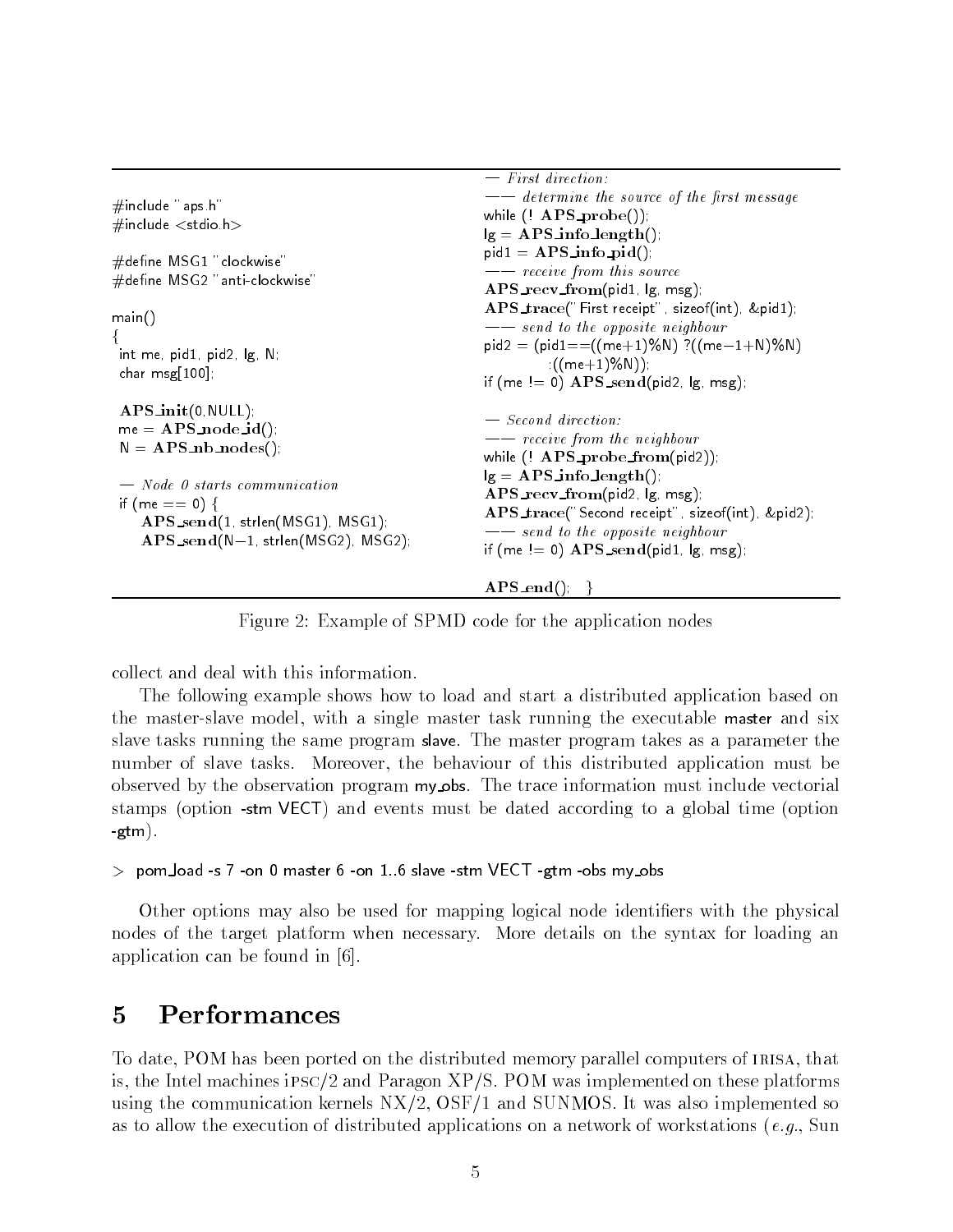

Figure 3: Performances observed for messages exchanged between two workstations (left) and on the Intel Paragon XP/S (right).

Sparc workstations), using TCP-IP and UDP sockets. Another version makes it possible to simulate parallelism on a single workstation (using Unix sockets). We also implemented POM above PVM [2].

We tested several versions of POM corresponding to alternative implementations on a network of Sun workstations and on the Intel Paragon XP/S.

The left part of Figure 3 shows the maximal bandwidths observed on two Sun Sparc 4/50 IPX workstations connected to the same Ethernet trunk. It also shows the bandwidth observed when the stamping service is enabled in POM-TCP. Measurements show that the alteration due to the stamping mechanisms remains negligible. As for the the computation of the global time, it has absolutely no effect upon the behaviour of the application, as explained in section 3.

The right part of Figure 3 shows the transmission times observed with several versions of the POM library developed for the Intel Paragon XP/S. Low latency can be obtained with POM-NX because it is implemented directly above the NX-OSF/1 kernel, whereas POM-PVM exhibits a much higher latency. Actually, the bandwidth observed with POM-NX corresponds exactly to that of the maximal bandwidth that can be obtained when calling directly the NX primitives. The figure also shows the transmission times observed with POM-NX when the stamping service is enabled. It turns out that with the current versions of POM-NX, the global cost of stamping mechanisms remains acceptable.

## <sup>6</sup> Conclusion

POM allows the programmer of a distributed application to disregard a given architecture or a given operating system to a large extent. The communication services it offers are basic services, but they can be easily and efficiently implemented on most parallel machines. POM thus fits especially well the design of applications for which performances are the primary concern. Moreover, the observation services it provides broaden its range of application,